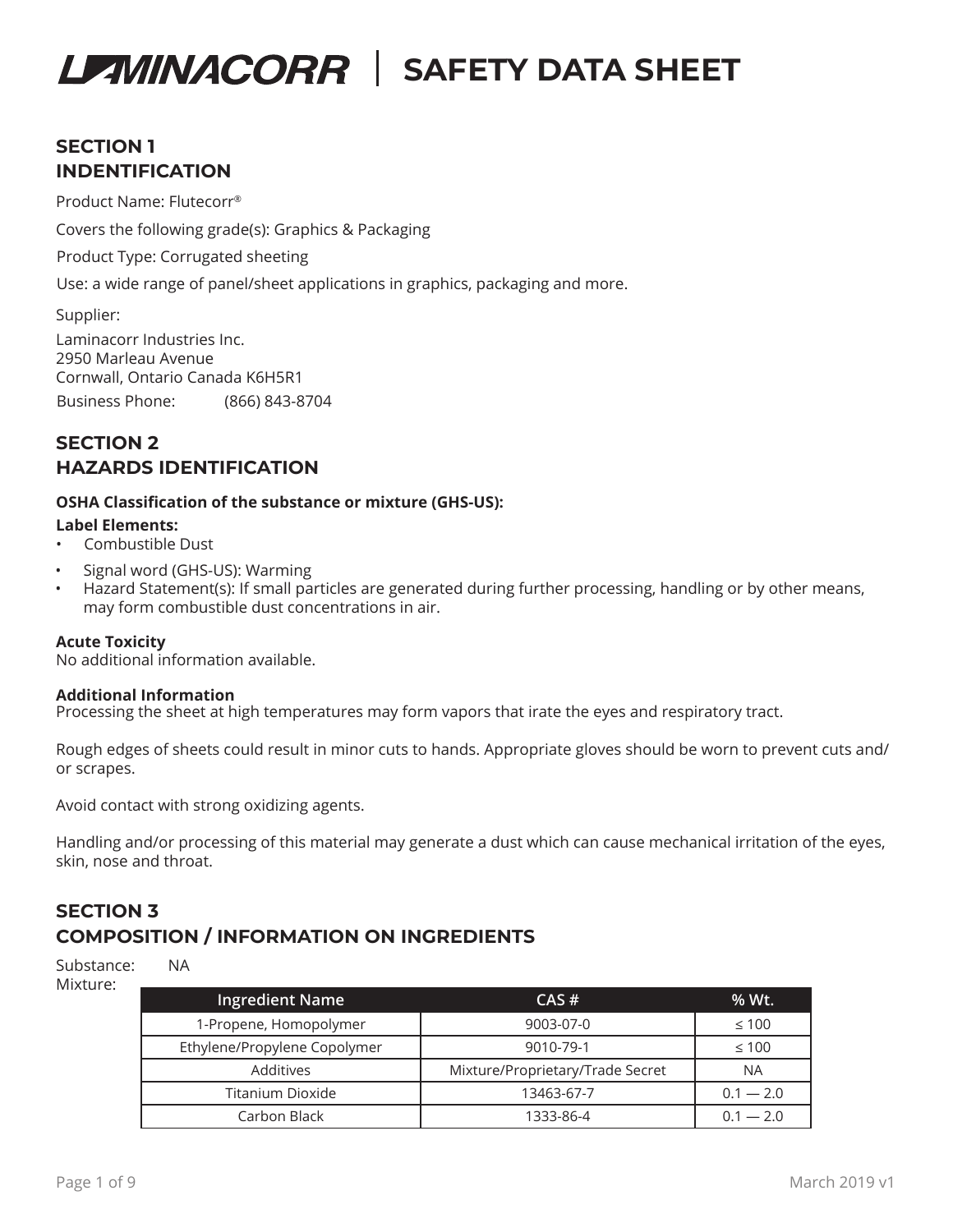To the best of our knowledge, there are no additional ingredients present which, within the current knowledge of the supplier and in the concentrations applicable, are classified as hazardous to health and require reporting in this section. However, dusts containing Titanium Dioxide and Carbon Black are considered potential human carcinogens by IARC.

# **SECTION 4 FIRST AID MEASURES**

The following applies should the sheets be cut, sanded or otherwise processed which generates dust, fragments or vapors.

#### **Eye Contact**

Flush eyes with clean, cold, low-pressure running water for at least 15 minutes. Seek immediate medical attention.

#### **Skin Contact**

If molten material contacts skin, immediately flush skin with large amounts of cold water. No attempt should be made to peel material from the skin or to remove clothing attached with molten material. Thermal burns require immediate medical attention.

#### **Inhalation**

Remove victim to well-ventilated area. If not breathing, provide artificial respiration by trained personnel. If difficulty breathing, provide oxygen and seek medical attention.

#### **Ingestion**

If swallowed, do not induce vomiting. Never give anything by mouth to an unconscious person. If large quantities of this material is swallowed, call a physician immediately.

Handling and/or processing of this material may generate dust which may cause mechanical irritation of the eyes, skin, nose and throat. High dust concentrations have a potential for combustion or explosion.

#### **Most Important Symptoms/Effects, Acute and Delayed**

#### **Skin**

For cuts and scrapes, get medical attention. No signification irritation expected. Heated material can cause serious thermal burns. At high process temperatures, fumes may cause irritation of the nose and throat.

#### **Eyes**

Possible mechanical irritation may manifest itself as local redness with possible discomfort. Heated material can cause thermal burns. When heated, vapors formed may irritate eyes. Material is dusty and may scratch eye.

#### **Inhalation**

Exposure to high concentration of airborne particles may cause upper respiratory tract irritation. If heated, the product may form fumes which could cause irritation of the respiratory tract, coughing nausea, and shortness of breath.

#### **Ingestion**

May cause choking, diarrhea, nausea, or discomfort in the abdominal region.

### **Indication of any immediate medical attention and special treatment**

No additional information is available

#### **Chronic**

Inhalation of fine dust is a potential carcinogen situation from respirable particles of carbon black and/or titanium dioxide

• Signal Word (GHS-US): Warning

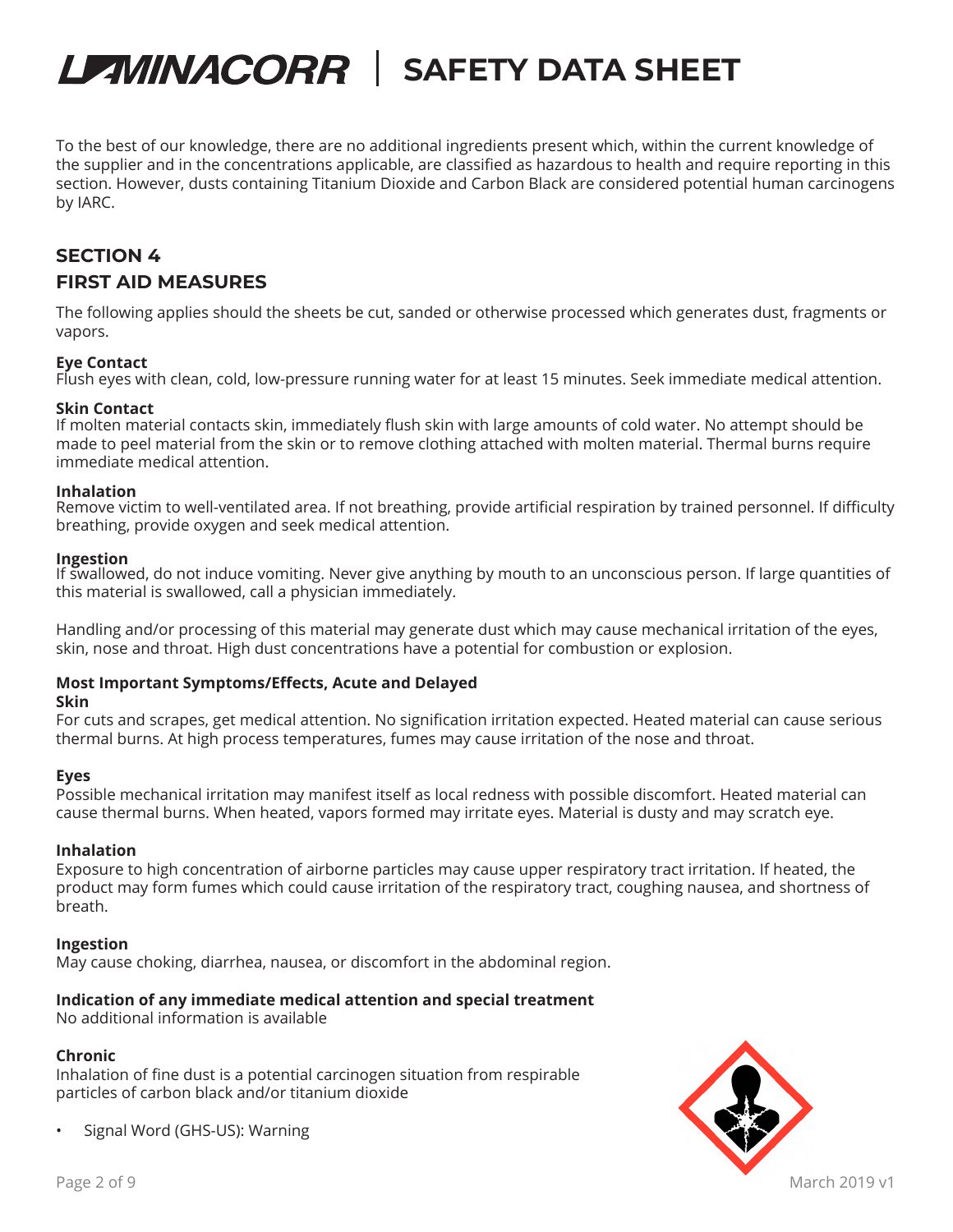• Hazard Statement(s): Titanium dioxide and carbon black have been classified by IARC as Group 2B carcinogens, possible human carcinogens, when they are inhaled as dusts. If dusty conditions occur from these products (e.g. during cutting or sanding), AVOID breathing dusts. The permissible exposure limit (PEL) for titanium dioxide (respirable dust) is 5 mg/m<sup>3</sup>. The PEL for carbon black is 3.5 mg/m<sup>3</sup>.

## **SECTION 5**

## **FIRE FIGHTING MEASURES**

#### **Suitable Extinguishing Media**

High dust concentrations have a potential for combustion or explosion. In case of fire, use water spray (fog), foam, dry chemical or  $CO<sub>2</sub>$ .

#### **Unsuitable Extinguishing Media**

Do not use water jet/stream.

#### **Specific Hazard Arising from the Chemical**

Fire —May be combustible at high temperature

#### **Explosive Hazards**

Material is not explosive as defined by established regulatory criteria. May ignite if ignition source is available. Potential dust explosion hazard.

#### **Hazardous Thermal Decomposition Products**

Flammability

#### **Products of Combustion**

Combustion can produce carbon dioxide (CO<sub>2</sub>), carbon monoxide (CO), hydrocarbons, aldehydes, organic vapors and other harmful products. Possible black smoke and soot.

#### **Firefighting Protection**

Wear NIOSH-approved positive pressure, self-contained breathing apparatus (SCBA) and full protective gear. Engage fire from a protected location. Avoid raising powdered materials into airborne dust, creating an explosion hazard. Apply aqueous extinguishing media carefully to prevent frothing/steam explosion. Prevent fire-fighting water from entering environment.

May re-ignite after fire has been extinguished.

### **SECTION 6**

## **ACCIDENTAL RELEASE MEASURES**

As supplied, the product presents no risk of spill or release.

#### **Personal Precautions, Protective Equipment and Emergency procedures**

Handling and/or processing of this material may generate fine dust clouds that may form explosive mixtures with air.

#### **Environmental and Clean-Up Methods**

If emergency personnel are unavailable, vacuum or carefully collect spilled fragments, and place in an appropriate container for disposal. Recovered material should be packaged, labeled, transported, and disposed of in conformance to consistent with all applicable laws and regulations. If heated material is spilled, allow to cool before proceeding with cleanup methods. Avoid creating dusty conditions and prevent wind dispersal. Avoid contact of spilled fragments with soil and prevent runoff from entering sewers and waterways.

### **Personal Protection**

Personnel should wear proper equipment.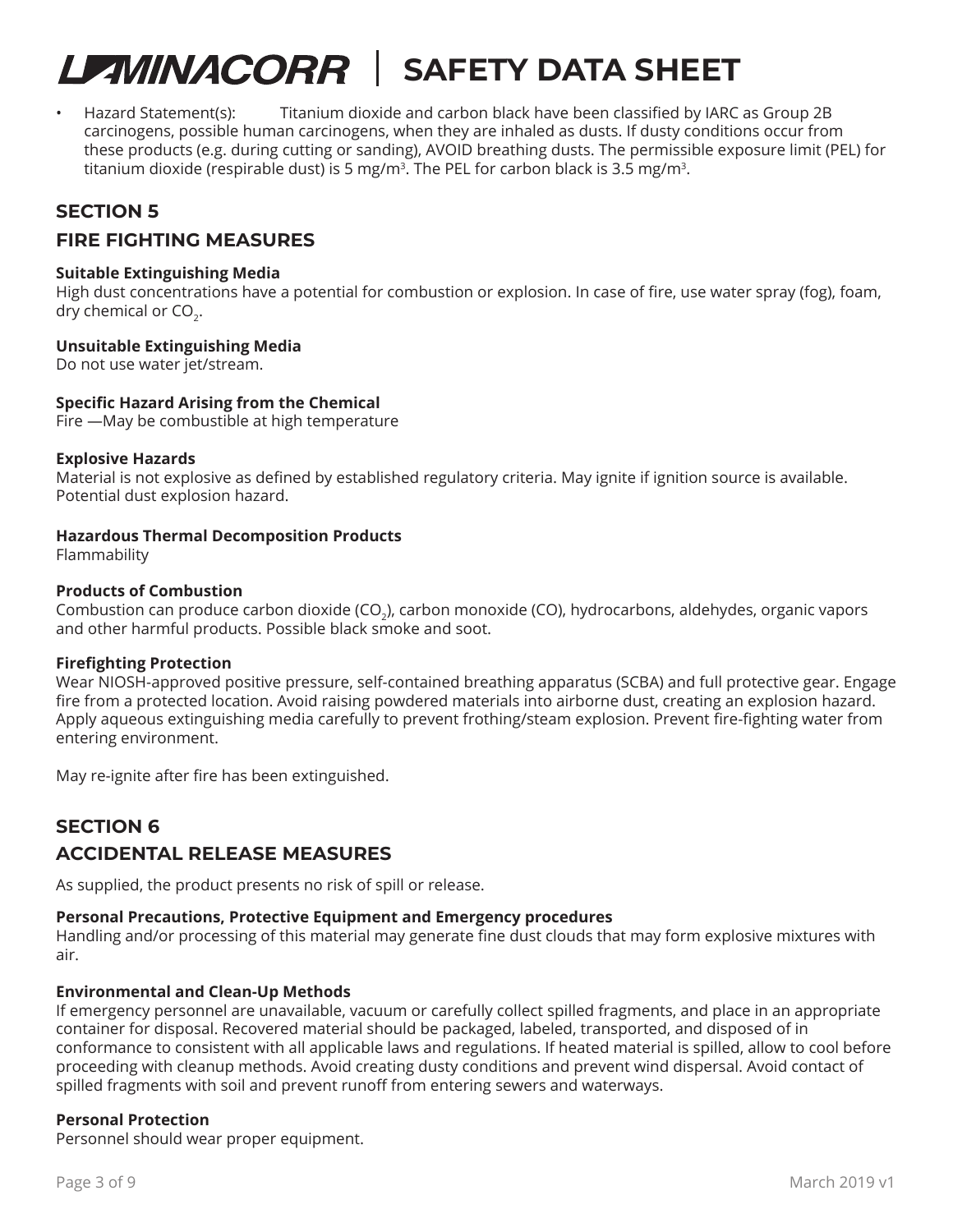## **SECTION 7**

## **HANDLING AND STORAGE**

#### **Handling**

Keep away from open flame or sources of ignition. There is a risk of being splashed with molten materials. At high temperatures, potentially toxic/irritating fumes may result from heated material - do not inhale fumes or vapor from molten product. Use with adequate ventilation. Pneumatic conveying and other mechanical handling can generate combustible dust and static charges. Ground all equipment.

High dust concentrations have a potential for combustion or explosion. To avoid fire or explosion, dissipate static electricity during transfer by grounding and bonding containers and equipment before transferring material. It is recommended that skids/boxes are emptied away from explosive environments.

If the product is cut or sanded, avoid exposure to dust and debris. Provide appropriate local ventilation at machinery and at places where dust can be generated. In addition, wear suitable respiratory equipment to avoid breathing dusts.

#### **Storage**

Pallet stock slippage and forklift truck maneuvers can cause injury. It is recommended that adequate procedures covering storage handling of pallets are implemented and based on good manufacturing practices. Avoid contact or proximity to strong oxidizing agents.

Store at room temperature and protect from heat and direct sunlight. Store in a dry, cool, well-ventilated area.

Incompatible materials: strong oxidizing agents

## **SECTION 8 EXPOSURE CONTROLS/PERSONAL PROTECTION**

#### **Occupational Exposure Limits**

| Ingredients                                                                                        |  | <b>Limit Value</b>                   | <b>Basis</b>           |
|----------------------------------------------------------------------------------------------------|--|--------------------------------------|------------------------|
| Materials that can be formed when handling this product:<br>Non-specified (inert or nuisance) dust |  | 10 mg/m <sup>3</sup> (Inhalable)     | <b>US (ACGIH) 2005</b> |
| Materials that can be formed when handling this product:<br>Non-specified (inert or nuisance) dust |  | 3 mg/m <sup>3</sup> (Respirable)     | <b>US (ACGIH) 2005</b> |
| Materials that can be formed when handling this product:<br>Non-specified (inert or nuisance) dust |  | 15 mg/m <sup>3</sup><br>(Total Dust) | US (OSHA)<br>2005      |
| Materials that can be formed when handling this product:<br>Non-specified (inert or nuisance) dust |  | 5 mg/m <sup>3</sup> (Respirable)     | US (OSHA)<br>2005      |

#### **Control Measures**

Use enclosures around process, local exhaust ventilation, or other engineering controls to keep airborne levels below recommended exposure limits when handling this material. If high concentrations of airborne matter or fumes are generated, use ventilation to ensure levels are kept below the exposure limit. Clothing and shoes should be dusted before re-used.

#### **Personal protection**

#### **Eyes**

Safety glasses with side shields are required when cutting or processing the product. Use a full-face respirator if a high dust concentration is generated.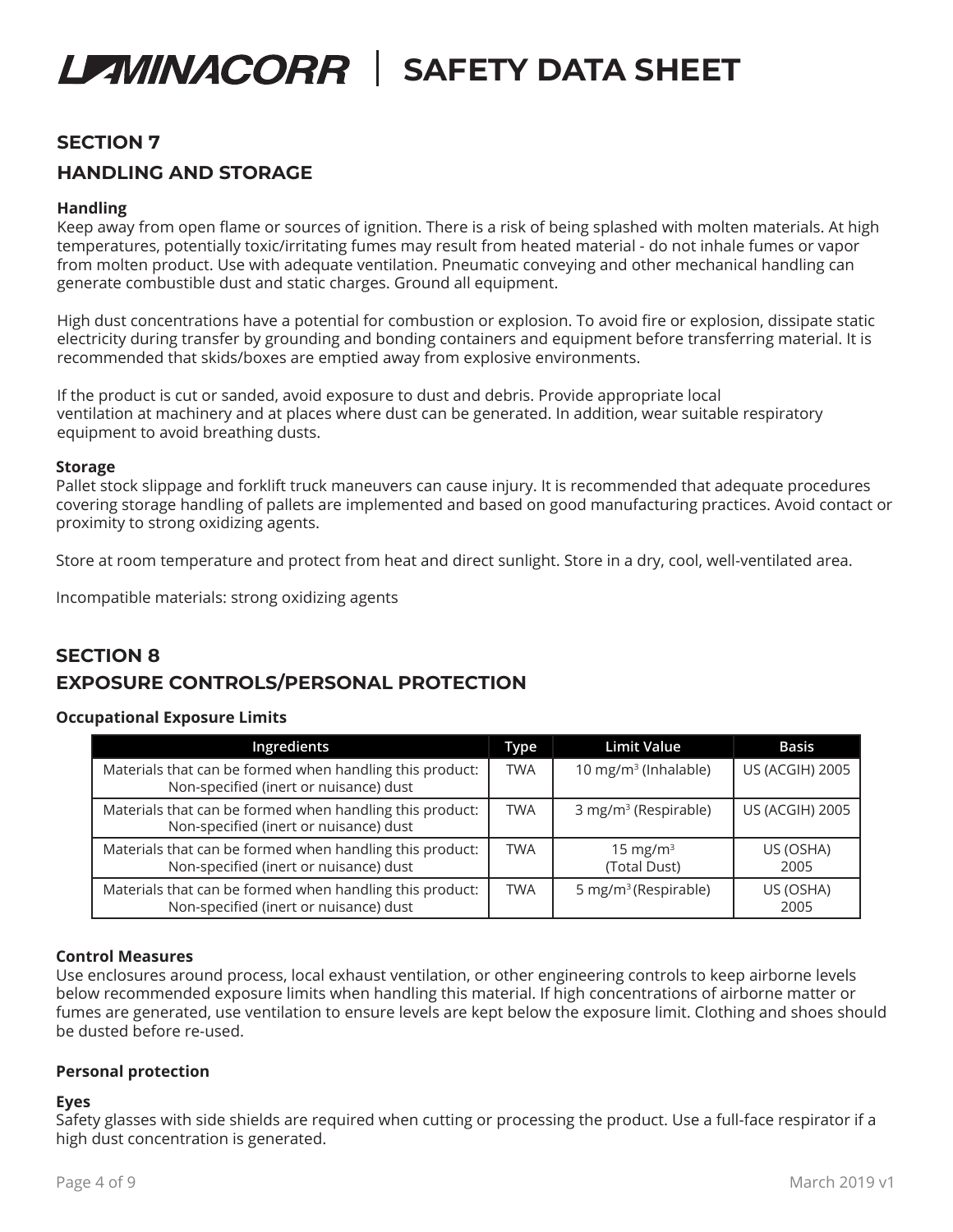#### **Skin**

Wear protective gloves to avoid incidental cuts or scrapes that occur when handling the edges of the product.

#### **Respiratory**

Product processing may produce dust, vapor or fumes. To minimize risk of overexposure to dust, vapor or fumes it is recommended to use process enclosures and a local exhaust system, and that the working area is properly ventilated. If ventilation is inadequate, use certified respirator that will protect against dust/mist. Do not consume food in the processing/cutting area.

Consult your local authorities, supervisor or standard operation procedures for special handling directions and acceptable exposure limits.

### **SECTION 9**

### **PHYSICAL AND CHEMICAL PROPERTIES**

| Appearance                             |                                       |  |  |  |
|----------------------------------------|---------------------------------------|--|--|--|
| Physical state/form                    | solid (corrugated sheets)             |  |  |  |
| Color                                  | Opaque or various colors              |  |  |  |
| Odor                                   | Mild to none                          |  |  |  |
| <b>Safety Data</b>                     |                                       |  |  |  |
| Lower explosion limit                  | No data available                     |  |  |  |
| Upper explosion limit                  | No data available                     |  |  |  |
| Flammability                           | will burn but does not easily ignite. |  |  |  |
| Oxidizing properties                   | Not considered an oxidizing agent.    |  |  |  |
| Autoignition temperature               | No data available                     |  |  |  |
| Decomposition temperature              | No data available                     |  |  |  |
| рH                                     | No data available                     |  |  |  |
| Approximate melting point range        | 130 - 170°C (266 - 338 °F)            |  |  |  |
| Boiling point/boiling range            | No data available                     |  |  |  |
| Flash point                            | No data available                     |  |  |  |
| Vapor pressure                         | No data available                     |  |  |  |
| Density                                | $< 1.5$ g/cm <sup>3</sup>             |  |  |  |
| Water solubility                       | Negligible                            |  |  |  |
| Partition coefficient: n-octanol/water | No data available                     |  |  |  |
| Viscosity                              | No data available                     |  |  |  |
| Relative vapor density                 | No data available                     |  |  |  |
| Evaporation rate                       | No data available                     |  |  |  |

## **SECTION 10 STABILITY AND REACTIVITY**

#### **Reactivity**

No known reactivity hazards.

#### **Chemical Stability**

Stable under appropriate handling and storage conditions.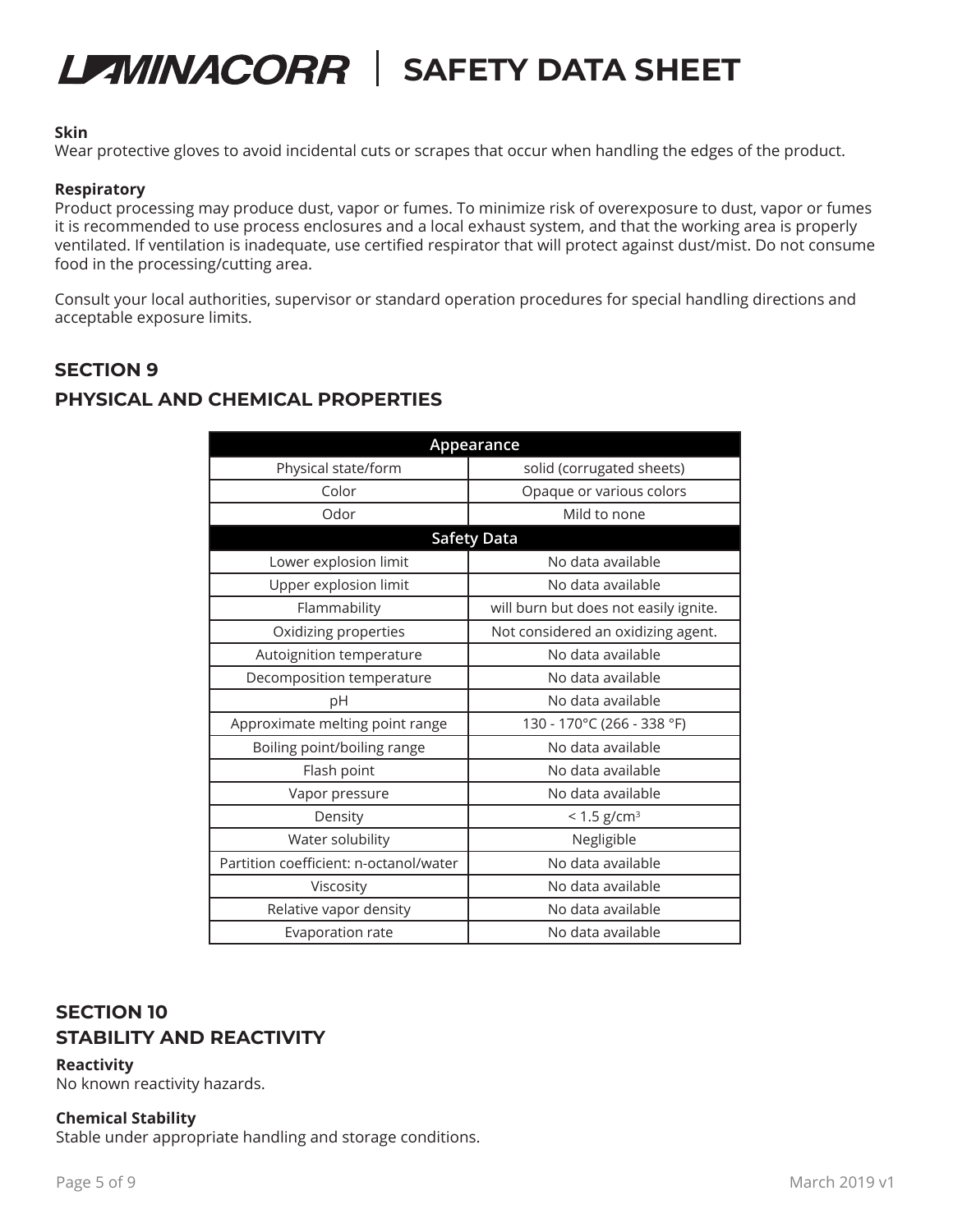

#### **Conditions to avoid**

Excessive temperatures, strong oxidizers, and all possible source of ignition (spark or flame), heat, and direct sunlight. Avoid dust formation.

#### **Incompatibility**

Strong oxidizing materials, fluorine, halogens, benzene, aromatic and chlorinated hydrocarbons, nitric and perchloric acids and others.

#### **Decomposition products**

*(not expected to decompose under normal conditions)*

Combustion can produce carbon monoxide and/or carbon dioxide and other toxic products (fumes). Decomposition can yield traces amount of hydrocarbons. Degradation products may include, among others, aldehydes, alcohols, ketones, and organic acids.

Hazardous polymerization is not expected to occur.

# **SECTION 11 TOXOLOGICAL INFORMATION**

Likely Routes of Exposure: oral, dermal, inhalation, ingestion.

| Acute toxicity (Listed for components where information is available) |                                                            |  |                                   |  |  |
|-----------------------------------------------------------------------|------------------------------------------------------------|--|-----------------------------------|--|--|
| Propene, homopolymer                                                  | $\vert$ LD <sub>50</sub> oral rat $\vert$ > 8 g/kg $\vert$ |  | Based on polyethylene homopolymer |  |  |

- Acute toxicity: Not classified.
- Skin corrosion/irritation: Not classified
- Serious eye damage/irritation: Not classified. Mechanical irritation is possible.
- Respiratory or skin sensitization: No information available on the mixture, however none of the components have been classified for skin sensitization (or are below the concentration threshold for classification). No data available for respiratory.
- Germ cell mutagenicity: No information available on the mixture, however none of the components have been classified for gem cell mutagenicity or are below the concentration threshold for classification).
- Carcinogenicity: IARC Group 3 Not classifiable
- Aspirationhazard: Not applicable
- Specific target organ toxicity (single exposure): No information available on the mixture, however none of the components have been classified for skin sensitization or are below the concentration threshold for classification).
- Specific target organ toxicity (repeated exposure): No information available on the mixture, however none of the components have been classified for target organ toxicity or are below the contentraction threshold for classification).
- Acute oral toxicity: Not classified
- Acute inhalation toxicity: Not classified
- Acute dermal toxicity: Not classified
- Reproduction toxicity: No information available on the mixture, however none of the components have been classified for reproduction toxicity or are below the concentration threshold for classification).

This product is not considered a "Hazardous Chemical" as defined by OSHA Hazard Communication Standard.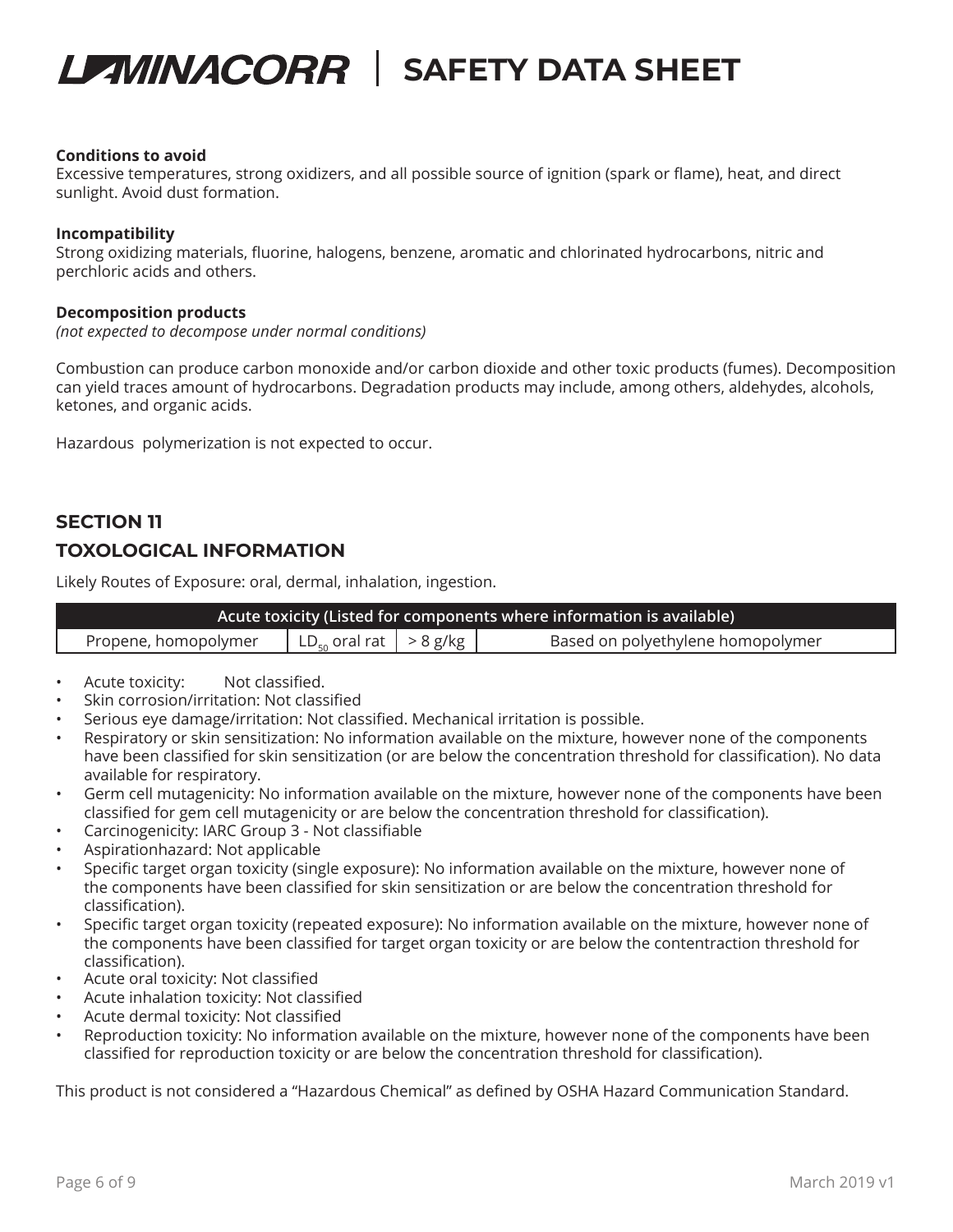#### **Other Information**

During thermal processing polyolefins can release vapors and gases (aldehydes, ketones, and organic acids) which are irritating to the mucous membranes of the eyes, mouth, throat, and lungs. Generally, these irritant effects are all transitory. However, prolonged exposure to irritating off-gases can lead to pulmonary edema. Formaldehyde (an aldehyde) has been classified as carcinogen based on animal data and limited epidemiological evidence.

## **SECTION 12 ECOLOGICAL INFORMATION**

#### **Ecotoxicology Assessment**

The product is not considered harmful to aquatic organisms nor to cause long-term adverse effects in the environment. Wildlife may ingest fragments or dust. Although not toxic, such materials may physically obstruct the digestive system, causing starvation or death.

No testing has been performed by the manufacturer(s).

Acute aquatic toxicity: Not classified Chronic aquatic toxicity: Not classified

#### **Persistence and Degradability**

Biodegrability: Not inherently biodegradable. Bioaccumulative potential: This material is not expected to bioaccumulate.

#### **Mobility**

This product is expected to float on water, and is not likely to move rapidly with surface or groundwater flows due to its low water solubility. This material is insoluble in water.

Results of PBT and vPvB assessment: Not applicable.

#### **Other Information**

This material is not volatile and insoluble in water. Avoid release to the environment.

## **SECTION 13 DISPOSAL CONSIDERATIONS**

The information in this SDS pertains only to the product without lamination(s)

#### **Waste Information**

Recycle (code 5). Incineration including energy recovery of waste material in a permitted facility in accordance with local, state or provincial and federal regulations. Landfilling in a licensed facility in accordance with local, state or provincial and federal regulations. Use only approved transporters, recyclers and treatment, storage or disposal facilities.

This product is not judged to be a hazardous waste by any local, state or federal regulations; however, it may be listed as industrial waste in some states or provinces. This product is not listed in the U.S. federal hazardous waste regulations, 40 CFR 261.33 paragraphs (e) or (f), i.e., chemical products that are considered hazardous if they become wastes. It does not exhibit any of the hazardous characteristics listed in 40 CFR 261 Subpart C. State or local hazardous waste regulations may apply if different from the federal.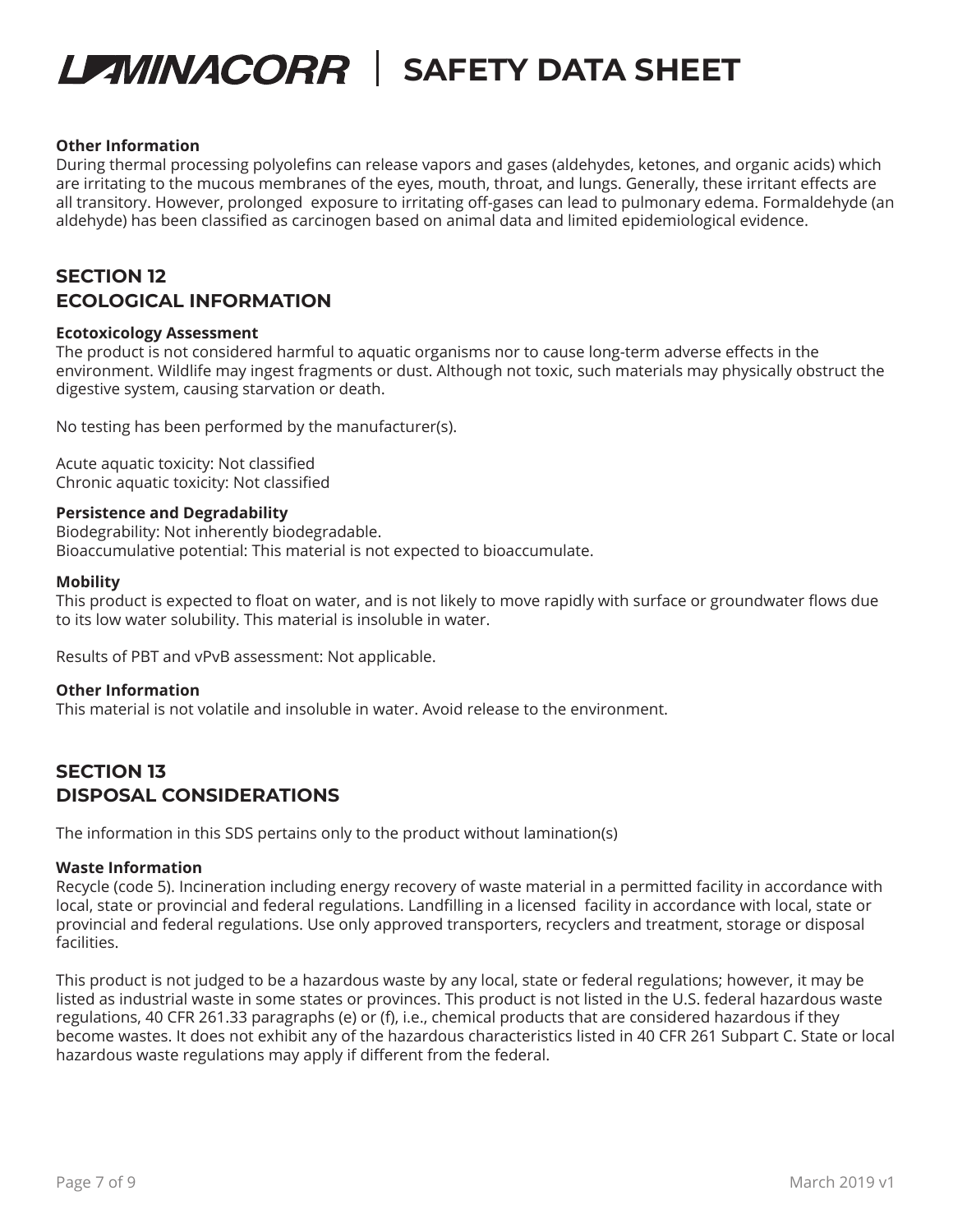This product is not judged to be a hazardous waste by any local, state or federal regulations; however, it may be listed as industrial waste in some states or provinces. This product is not listed in the U.S. federal hazardous waste regulations, 40 CFR 261.33 paragraphs (e) or (f), i.e., chemical products that are considered hazardous if they become wastes. It does not exhibit any of the hazardous characteristics listed in 40 CFR 261 Subpart C. State or local hazardous waste regulations may apply if different from the federal.

## **SECTION 14 TRANSPORT INFORMATION**

| <b>Regulatory Authority</b> | <b>Shipping Description</b>                                                  |
|-----------------------------|------------------------------------------------------------------------------|
| DOT (USA)                   | Not regulated as a hazardous material or dangerous goods for transportation. |

This information is not intended to convey all specific regulatory or operational requirements/ information relating to this product. It is the responsibility of the transporting organization to follow all applicable laws, regulations and rules relating to the transportation of the material.

## **SECTION 15 TRANSPORT INFORMATION**

#### **TSCA**

All components of this product are listed or exempted from listing on the United States Environmental Protection Agency Toxic Substance Control Act (TSCA) inventory. This product has no special requirements under TSCA.

### **SECTION 16 OTHER INFORMATION**

#### **Label Requirements**

This product has been evaluated and does not require any hazard warning on the label under established regulatory criteria.

**HMIS** Health Hazard: 0 Flammability: 1 Physical Hazard: 0



### **NFPA**

Health: 0 Fire Hazard: 1 Reactivity: 0



### **Rating Scale Information**

HMIS: (0 = minimal hazard; 4 = severe hazard) NFPA: (0 = minimal hazard; 4 = severe hazard)